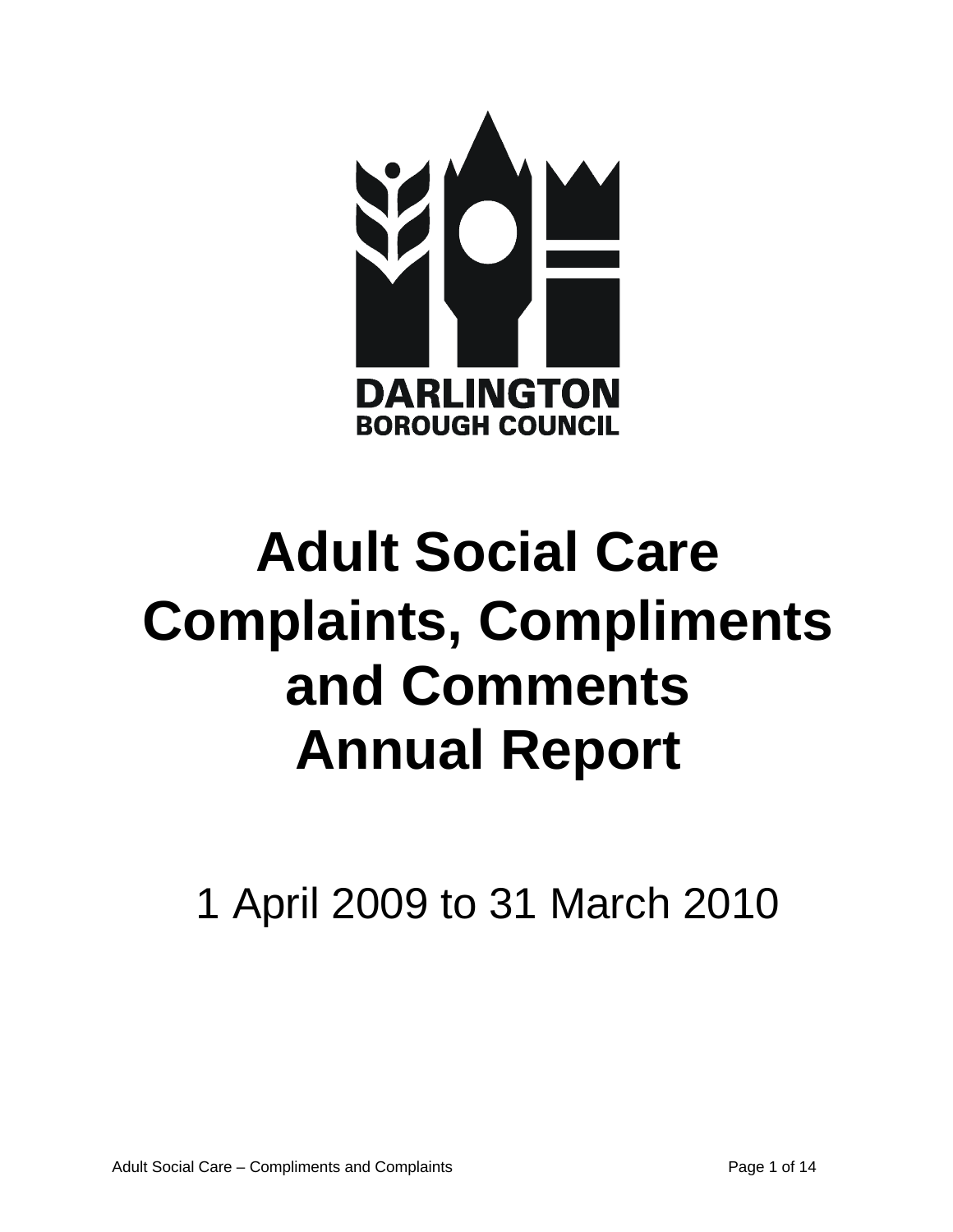# **Contents**

| <b>Introduction</b>        | З  |
|----------------------------|----|
| <b>Review of the Year</b>  | 5  |
| <b>Performance Targets</b> | 9  |
| <b>Contracted Services</b> | 11 |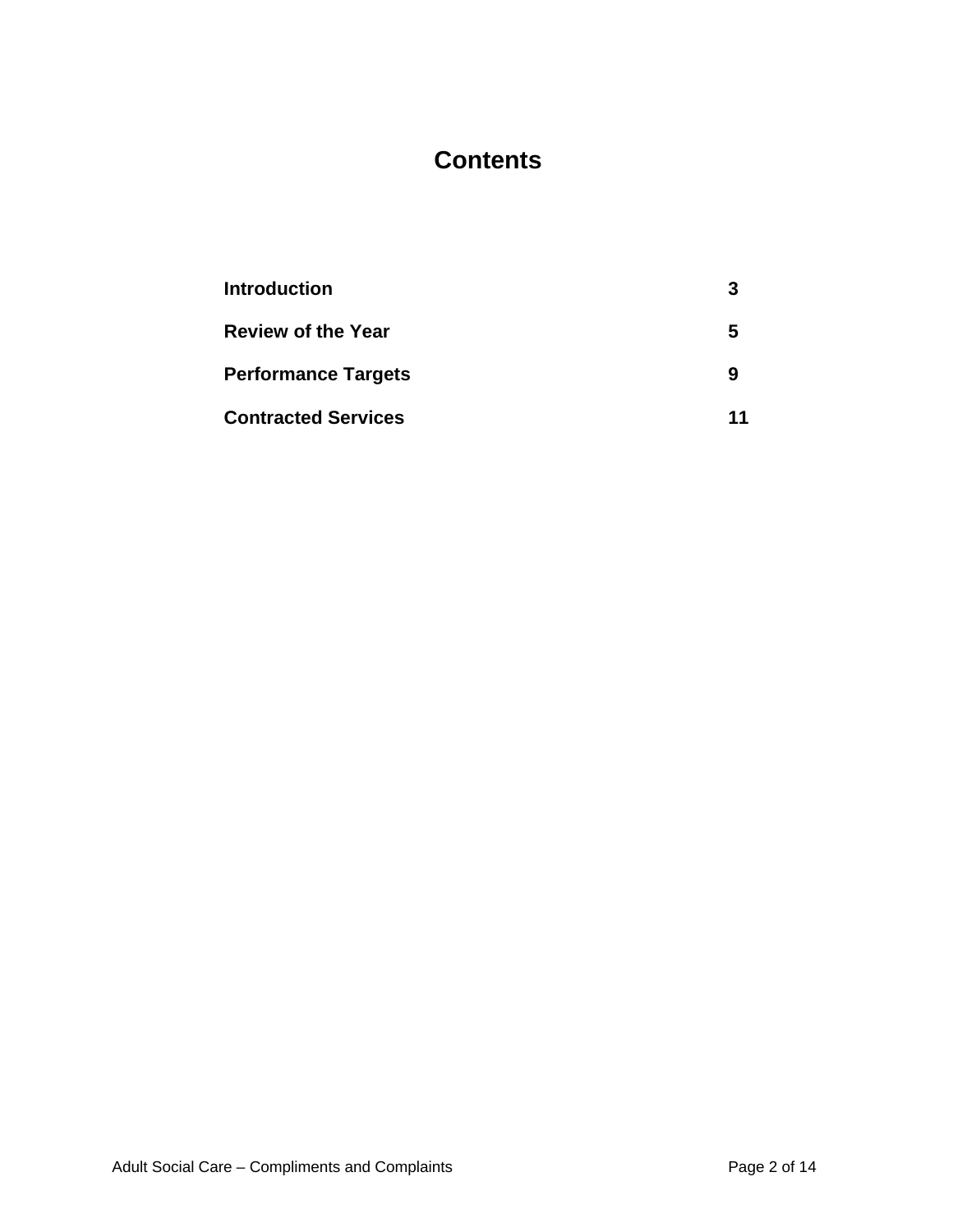## **Introduction**

The purpose of this Annual Report is to inform Members of the Council, service users, carers and the general public as well as Adult Social Care staff about the effectiveness of the complaints procedure and highlight the recent changes in the way complaints about health and social care services are handled.

On the 1 April 2009 the Local Authority Social Services and National Health Service Complaints (England) Regulations 2009 came into force following the consultation 'Making Experiences Count' by the Department of Health. The consultation found that the complaints processes for people receiving both health and social care services were overly complex and inflexible.

As a result the legislation introduced radically altered the way in which complaints are handled introducing a single joint complaints process for both social care and health services, with one stage as opposed to the previous three stage process used in relation to adult social care services. The regulations also introduced a duty for health and social care services to cooperate.

Darlington Borough Council implemented a new Adult Social Care Complaints, Compliments and Comments Procedure on the 1 April 2010 providing a local framework to ensure complaints are handled effectively and in line with the new regulations.

The procedure aims to:

- (a) Make it as easy and accessible as possible for service users and their carers to raise complaints;
- (b) Foster an organisational culture in which complaints are accepted, owned and resolved as efficiently as possible;
- (c) Ensure high levels of customer satisfaction with complaints handling;
- (d) Resolve individual issues when they arise and reduce the number of complaints referred to the Ombudsman; and
- (e) Enable the Department to identify trends and topics in relation to complaints and improve services as result.

The Assistant Director of Adult Social Care and Housing is the responsible person for ensuring that the Council complies with the arrangements made under the regulations. They will act as the 'Adjudicating Officer', which means they will make any important decisions on complaints and ensure that action is taken if necessary in the light of the outcome of a complaint.

The Corporate Complaints Manager is the responsible person for managing the procedure for handling and considering complaints in accordance with the agreements made under the regulations.

#### **Local Government Ombudsman (Health Services Ombudsman)**

Although complainants can refer their complaints from the outset to the Ombudsman, they will not normally investigate until the Council has conducted its own investigation and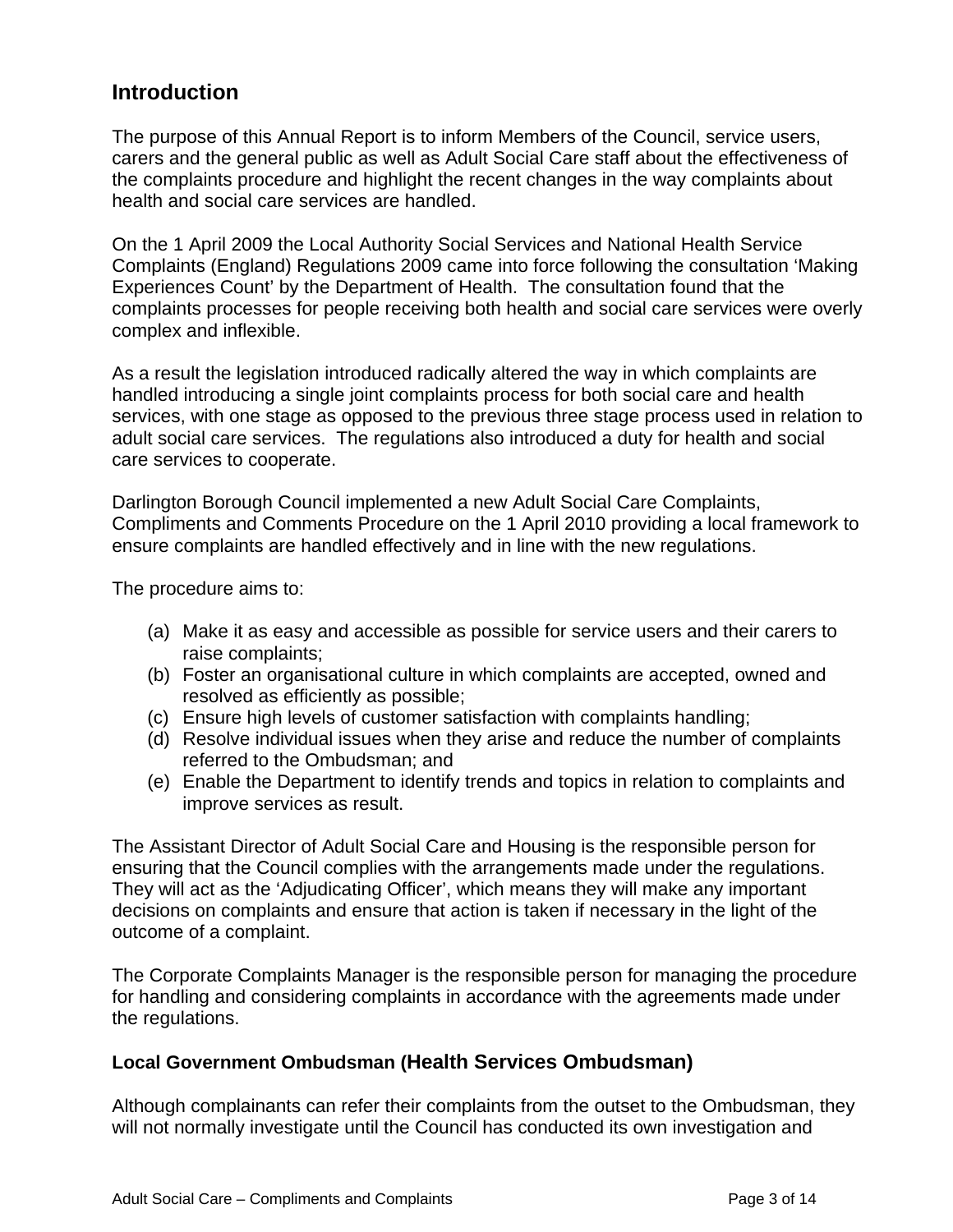made a response. Where it has not been possible for the complaint to be resolved to the satisfaction of the complainant they may refer the matter to the Local Government Ombudsman (or Health Services Ombudsman for some joint complaints).

## **Information and Accessibility**

We are committed to making sure that everyone has equal access to all our services, including the complaints procedure. To help make sure our complaints procedure is easily accessible we have produced a single complaints, compliments and comments leaflet covering Corporate, Children's and Adult Social Care Services to reflect the single point of access for complainants within the Council. We:

- use plain language;
- accept complaints over the phone or in person, in writing, by e-mail, via our website or by any other reasonable means;
- provide information and responses in electronic formats, Braille, large print, on DVD, audio, easy read format and other languages on request; and
- provide translators (including sign language translators) where needed.

#### **Advocacy**

Adult Services has a contract for the provision of specialist advocacy services for people with Mental Health needs and Learning Disabilities. The current provider of this service is Advocacy Together.

The Independent Mental Capacity Advocate (IMCA) service also provide advocacy on specific issues and reviews.

Specialist advocacy services for adults who are deaf, deafened, deafblind or visually impaired are provided by North Regional Association for Sensory Support (NRASS).

## **Summary of Representations and Achievements**

- There has been a decrease in the recorded feedback from the public from 127 representations in 2008/9 to 66 representations in 2009/2010.
- One comment was received during 2009/10.
- There were 39 compliments received about staff or services (59.1% of all feedback) in 2009/10, which is a decrease from 91 compliments (71.7% of all feedback) in 2008/9.
- There were 26 complaints dealt with under the complaints procedure during the year (39.4% of all feedback), which is a slight decrease from 29 complaints in 2008/9.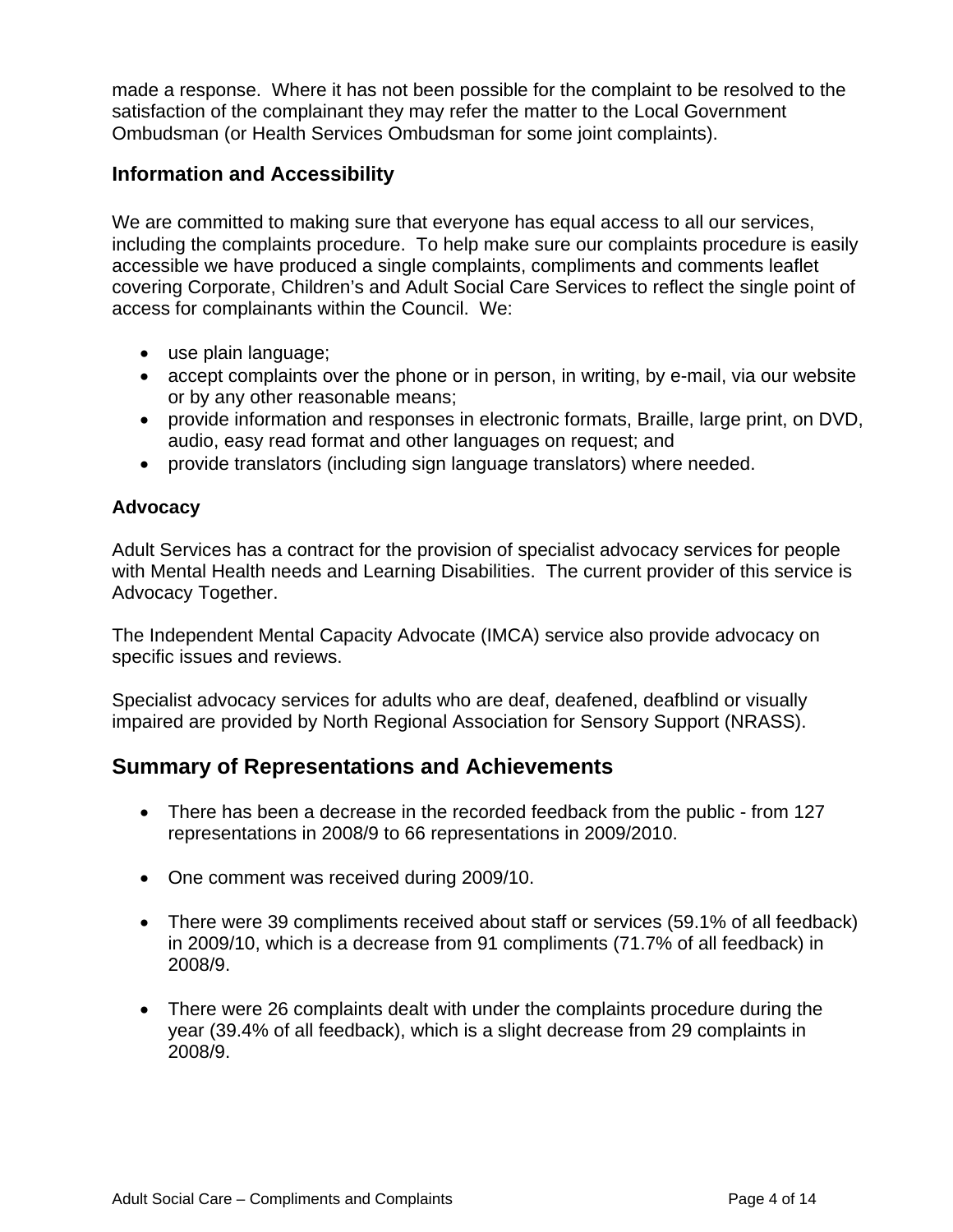• One Adult Social Care complaints was progressed to the Ombudsman during 2009/10.

## **Review of the Year**

#### **Breakdown of all Representations**

A total of 66 representations were recorded during the year 2009/10.



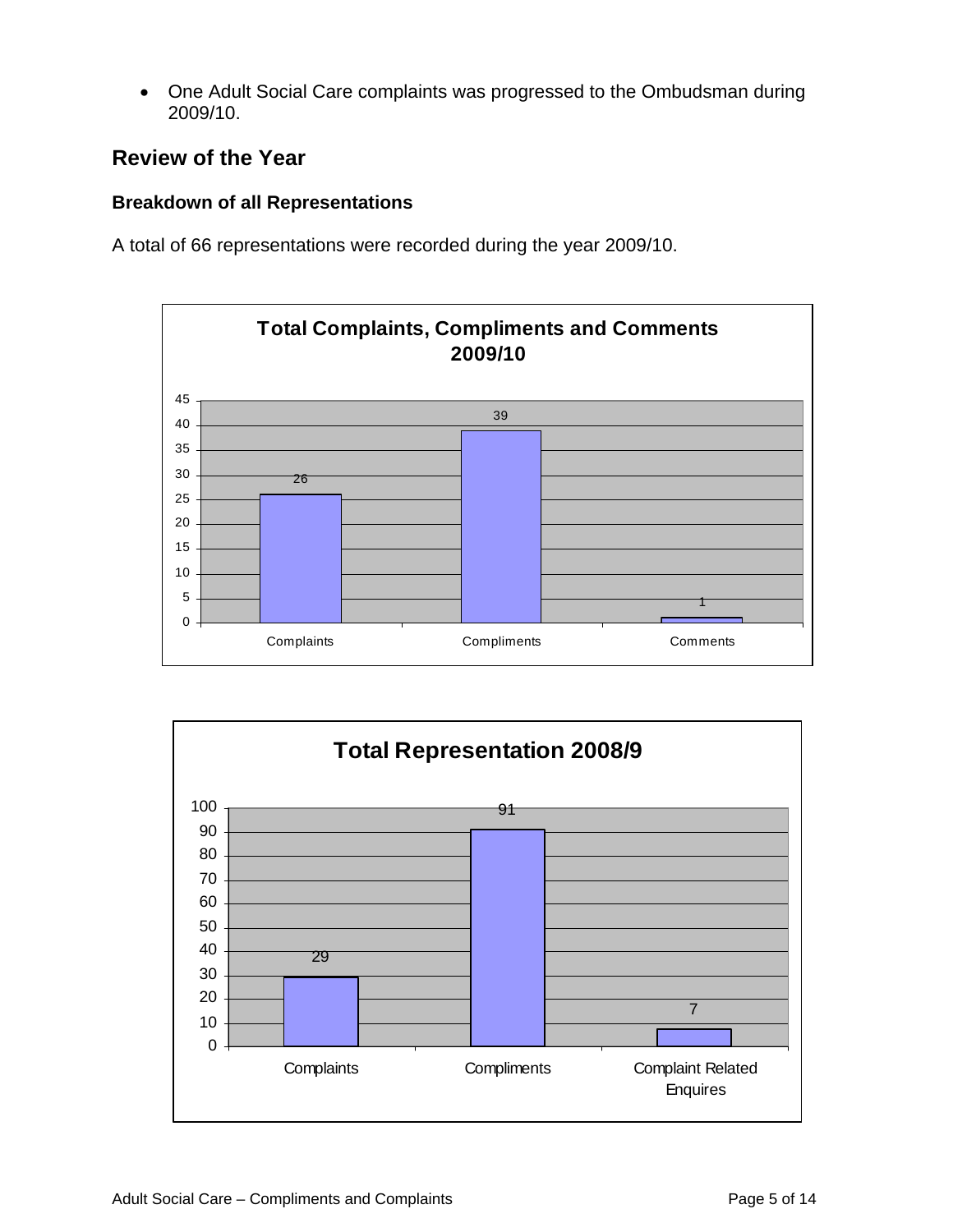### **Breakdown of Compliments by Service Area**

1. The number of compliments received in 2009/10 was 39.



The following service areas received the most compliments:

- Occupational Therapy 12 compliments (30.77%)
- Physical and Sensory Impairment Team (PSI Team) 9 compliments (23.1%)
- Darlington Borough Council Home Care 4 compliments (10.3%)

The compliments can be broken down as follows:

- a) 23 Staff attitude (58.97%)
- b) 17 Service provision (43.59%)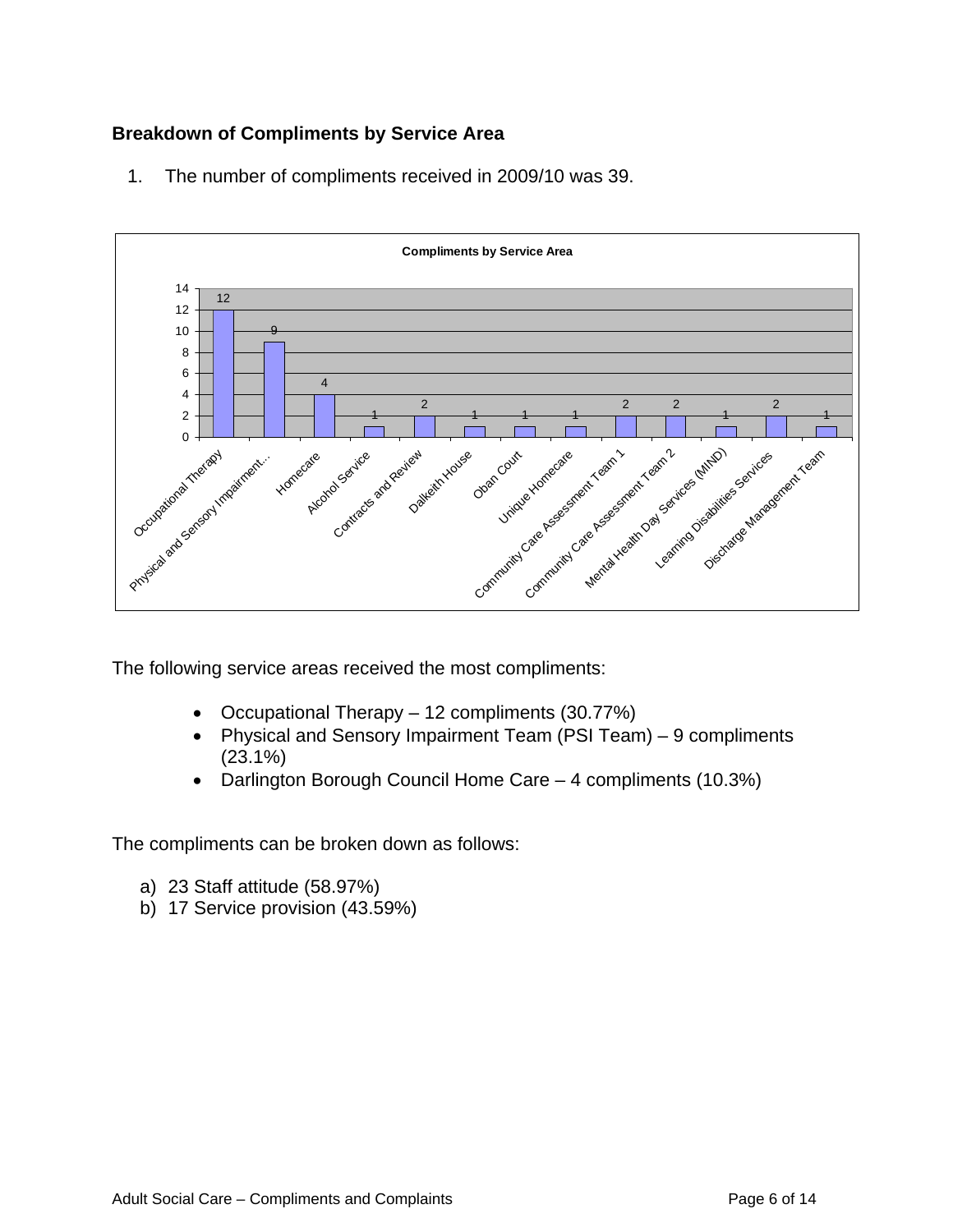#### **Breakdown of Complaints**

There were a total of 26 Adult Social Care complaints received in the year 2009/10.

The target for acknowledging receipt of complaints under the procedure is 3 working days.

- 8.77% of complaints received were acknowledged within the 3 working day timescale.
- 19.23% of complaints were not acknowledged within the 3 working day timescale.

The following issues were the most complained about:

- Service provision  $-10$  complaints (38.5%)
- Charges/fees 5 complaints (19.2%)
- Communication 5 complaints (19.2%)

Of the 26 complaints investigated, the outcomes were as follows:

- 5 complaints (19.2%) were upheld
- 8 complaints (30.8%) were not upheld
- 9 complaints (34.6%) were partially upheld
- 2 complaints (7.7%) were withdrawn
- 2 complaints (7.7%) are ongoing

There are no longer any statutory timescales for complaint responses, except that complainants should receive a response within six months. Within the new Adult Social Care Complaints, Compliments and Comments Procedure there are three different types of investigation with varying timescales to ensure investigations are completed in a timely manner and within the maximum time allowed for an investigation (6 months).

The longest investigation took 57 working days with the second longest taking 37 working days. The complaint which took 57 working days involved a significant period of time in which the complainant considered their complaint. The complaint which took 37 working days was a complex complaint involving potential litigation. A number of meetings with legal personnel and other professionals took place in respect of this matter. The complainant was kept informed of progress at all times.

#### **Breakdown of Complaints by Service Area**

The three service areas that received the most complaints were:

- Client Based Finance 6 complaints (23.08%)
- Physical, Sensory Impairment Team 5 complaints (19.23%)
- Learning Disabilities 5 complaints (19.23%).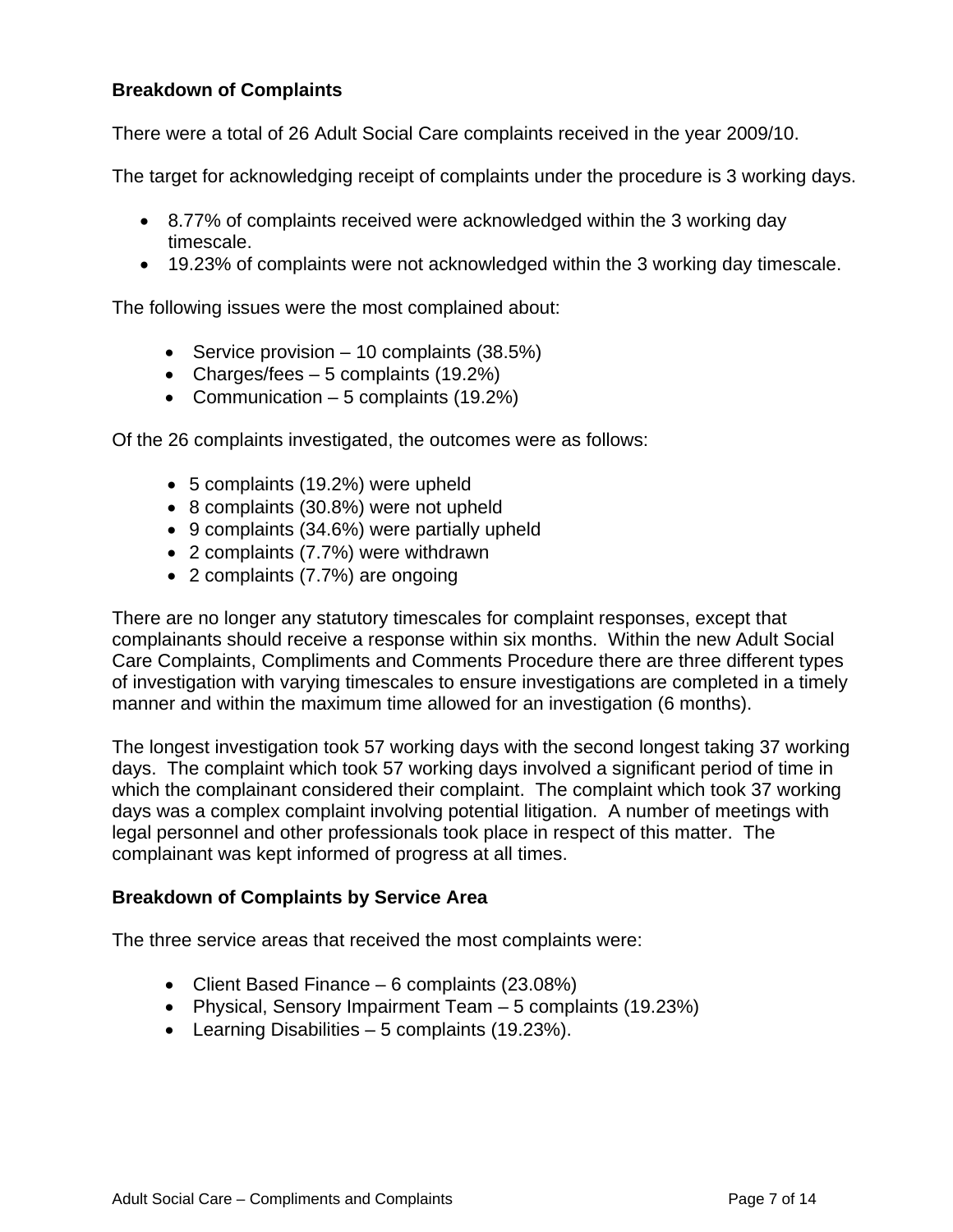

**Breakdown of complaint by service user group** 

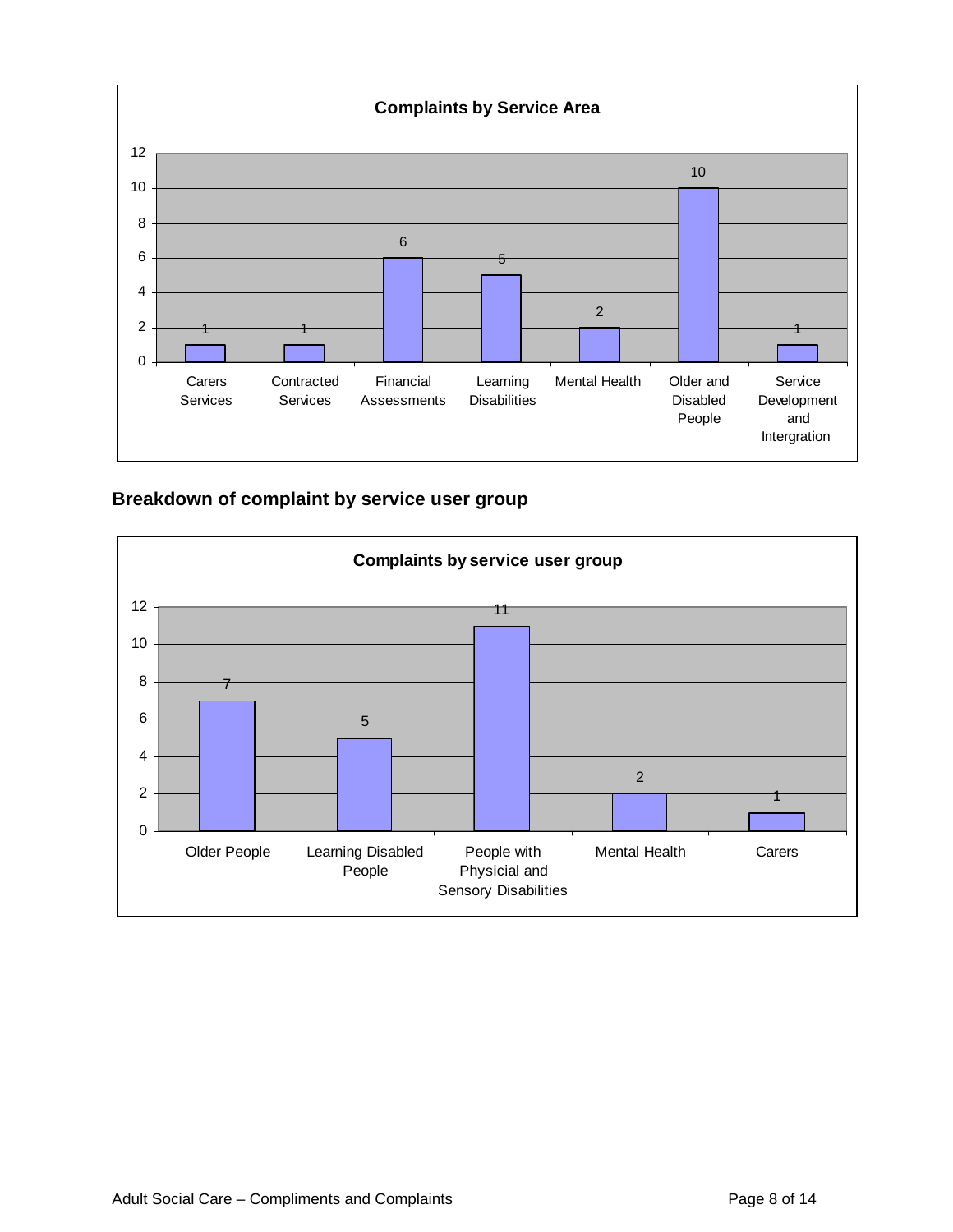

An Equal Opportunities Monitoring Form was sent to each complainant. The response rate was particularly low and no topics or trends were identifiable from the information collated. Two respondents were British, two were female and one was male and one respondent was a wheelchair user/had other mobility difficulties. The manner in which this information is collated will be reviewed in order to achieve a higher response rate.

## **Achievements against Performance Targets**

A number of local performance indicators (targets) were set for 2009/2010 to reflect the new regulations:

#### **LI2020 Percentage of those making a complaint satisfied with the handling of these complaints: Target for 2009/10 - 65%**

Of the 26 complaints received two are ongoing and three were joint complaints which the Council did not lead on so satisfaction surveys were not sent out. Three of the complainants were 'not survey appropriate' and two of the complainants have advised us they are dissatisfied. Of the 18 satisfaction surveys sent during 2009/10 only four have been returned. The results of these were:

Fairly satisfied 25% Neither satisfied or dissatisfied 25% Very dissatisfied 50%

The Corporate Complaints Unit will continue to send out satisfaction surveys to all complainants and review our practice in order to achieve a higher response rate so that we can accurately measure our performance.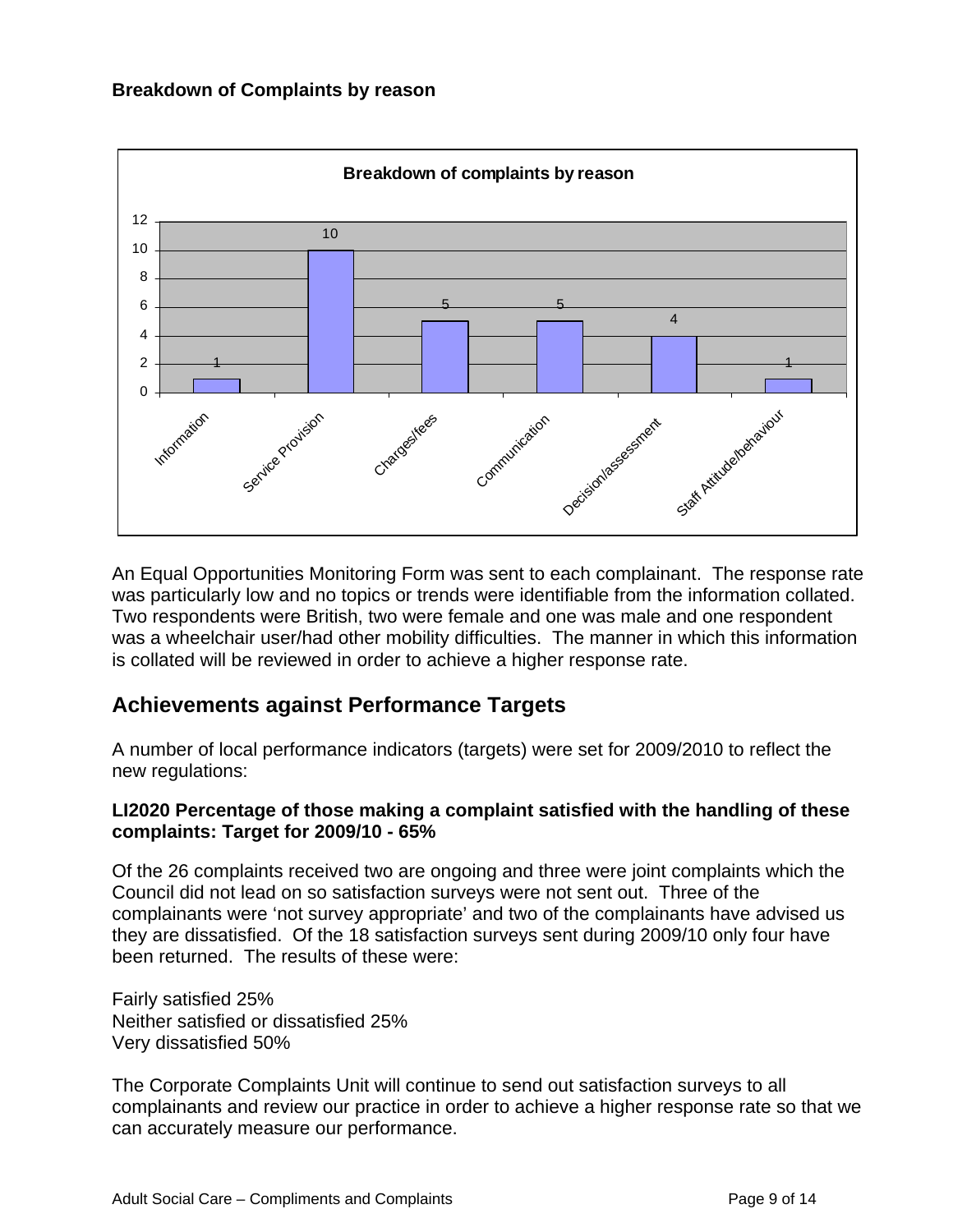#### **LI2021 - Percentage of all complaints received under the Adult Social Care Complaints Procedure referred to the Ombudsman following investigation under the Council's procedure.**

3.8% of the complaints received under the Adult Social Care Complaints Procedure were referred to the Ombudsman following investigation under the Council's procedure.

This was 1 out of 27 complaints. The data collated from this year will be used to set the targets for the following 3 years.

#### **LI2022 - Number of complaints submitted to the Ombudsman without consideration through the Adult Social Care Complaints Procedure: Target for 2009/10 - 1.**

There have been no complaints submitted to the Ombudsman this period without consideration through the Adult Social Care Complaints Procedure.

## **Performance Targets for 2010/11**

**LI2020 Percentage of those making a complaint satisfied with the handling of these complaints: Target for 2010/11 – 67.50%** 

**LI2021 - Number of all complaints received under the Adult Social Care Complaints Procedure referred to the Ombudsman following investigation under the Council's procedure. Target for 2010/11 – 1.** 

**LI2022 - Number of complaints submitted to the Ombudsman without consideration through the Adult Social Care Complaints Procedure: Target for 2010/11 - 1.**

## **Monitoring**

To ensure the effectiveness of the complaints procedure, all complaints are monitored by the Complaints Manager. All resolution and organisational learning actions identified as a result of complaints are assigned to a responsible manager and progress against those actions is monitored by the Complaints Manager.

In addition to this report that is taken to the Council's Cabinet and the Health and Wellbeing Scrutiny Committee a quarterly report is produced and taken to the Community Services Departmental Management Team and information on Adult Social Care Complaints is included is the bi-annual report taken to the Council's Corporate Management Team.

## **Organisational Learning**

Client Based Finance – in response to a complaint about the way in which contributions towards a Direct Payments were calculated, the Fairer Charging Policy is currently being reviewed. This review will aim to make the assessment of 'disability disregards' more personalised to an individuals circumstances.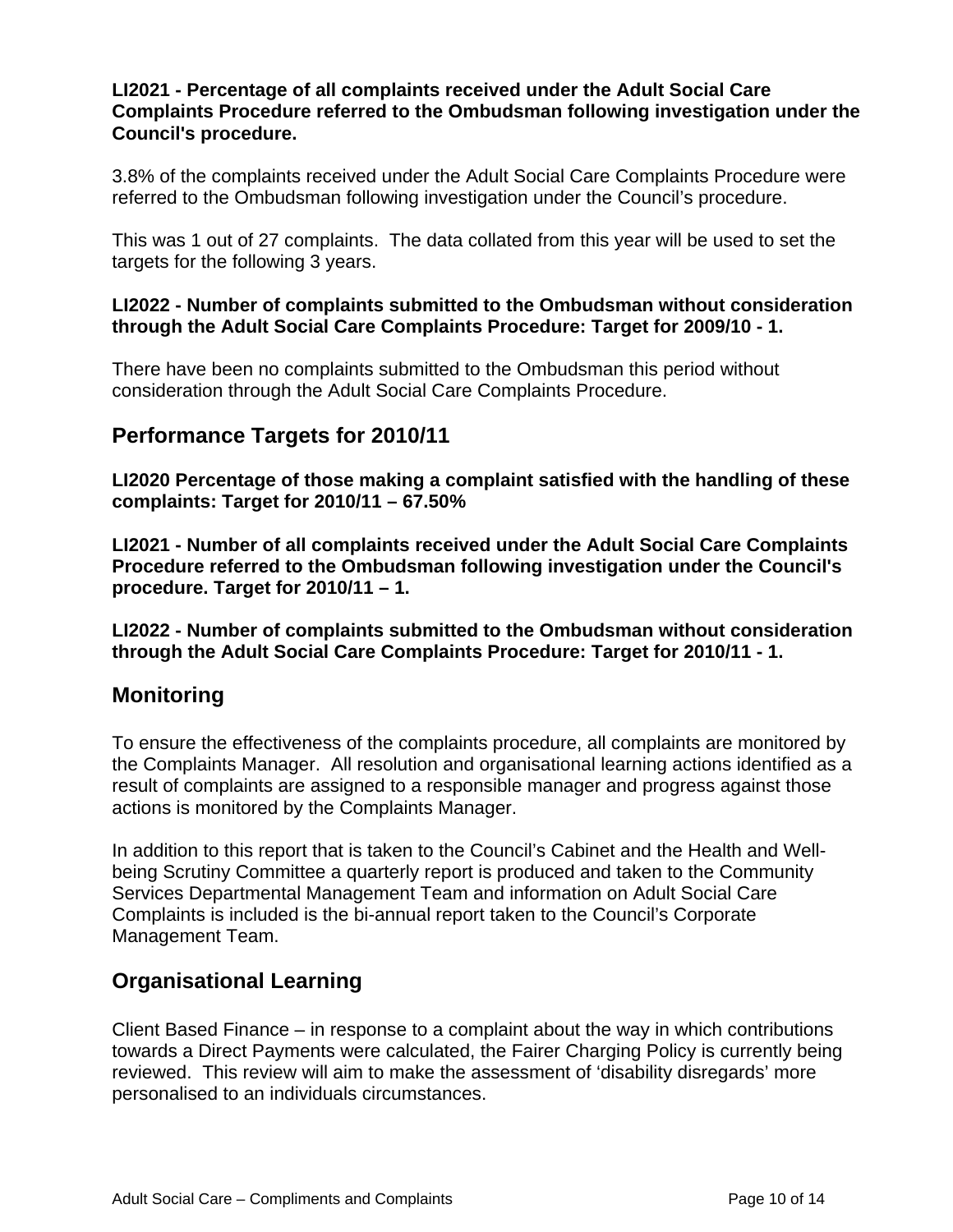Learning Disabilities – further risk assessments have been developed to improve health and safety following a complaint about an incident at a day centre.

## **Contracted Services**

All contracted providers carry out their own quality monitoring in addition to the monitoring carried out by the Adult Social Care and Housing Contracts Team. The residential care homes and domiciliary care providers receive a number of compliments, comments and complaints direct from service users/relatives in the form of completed questionnaires and letters. The providers audit complaints and can evidence during monitoring visits what action they have taken. Many homes keep copies of thank you cards and letters they receive. The Contracts Department have suggested they keep a record of these compliments so that they can be included in Departmental Reports and give recognition to the homes for the good service they provide.

Darlington Borough Council currently contract with 22 Residential Care Homes for Older People with a total capacity of 1132 beds. As at the end of March 2010 the homes were not operating to full capacity with the occupancy level being 860 beds.

#### **Care Homes -** *Compliments*



#### **Chart 7: The breakdown of areas of all positive comments received for care homes**

(% based on 860 bed occupancy)

**\***(5 – support to students,11 – decoration,1 – thanked for effective and efficient way dealt with complaint re furnishing, 8 – social activities, 7 - food)

The impact that these comments had on the Social Care Providers was noted as follows:

- Always strive to raise standards
- Good practice rolled out to other units
- Raises staff moral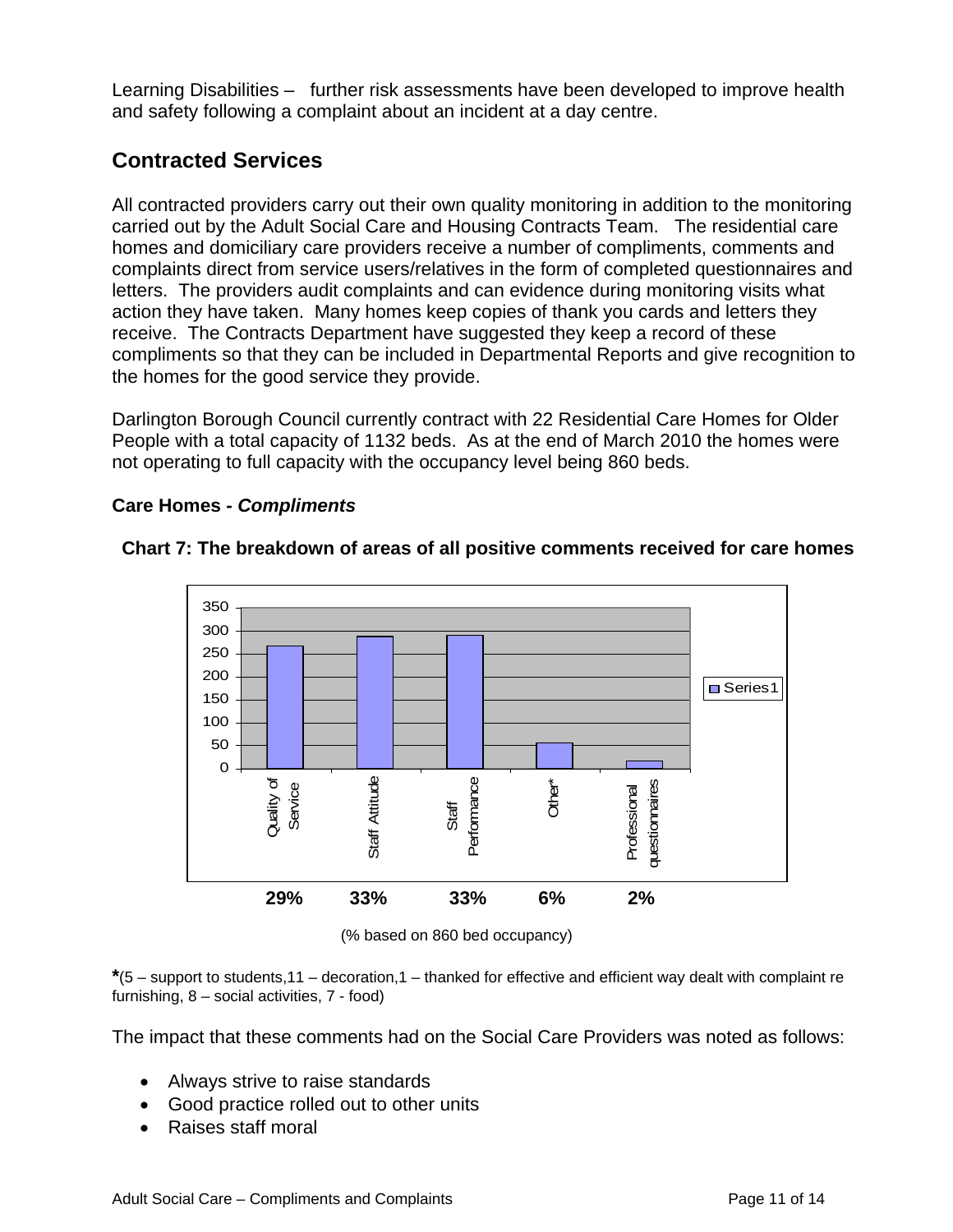- Entertainment improved
- Staff work closely with visiting professionals and take on board any advice



#### *Care Homes - Complaints*



*\* Complaints form – gap in doors, Issue re neighbour, 1 – anonymous deemed to be malicious and unfounded, Standard of decoration, Furnishings* 

Out of all the negative comments/complaints received 78% were resolved satisfactorily. One improvement to service was noted as 'change in laundry and equipment purchased'.

#### **Domiciliary Providers -** *Compliments*

Darlington Borough Council employs domiciliary care workers at their four Extra Care Services. The total number of care hours provided by the Council as at 30/3/10 was 1254 hours per week. The Council also contracts with 12 independent domiciliary care providers, their total care hours at 30/3/10 was 3960 hours per week.

<sup>(%</sup> based on 860 bed occupancy)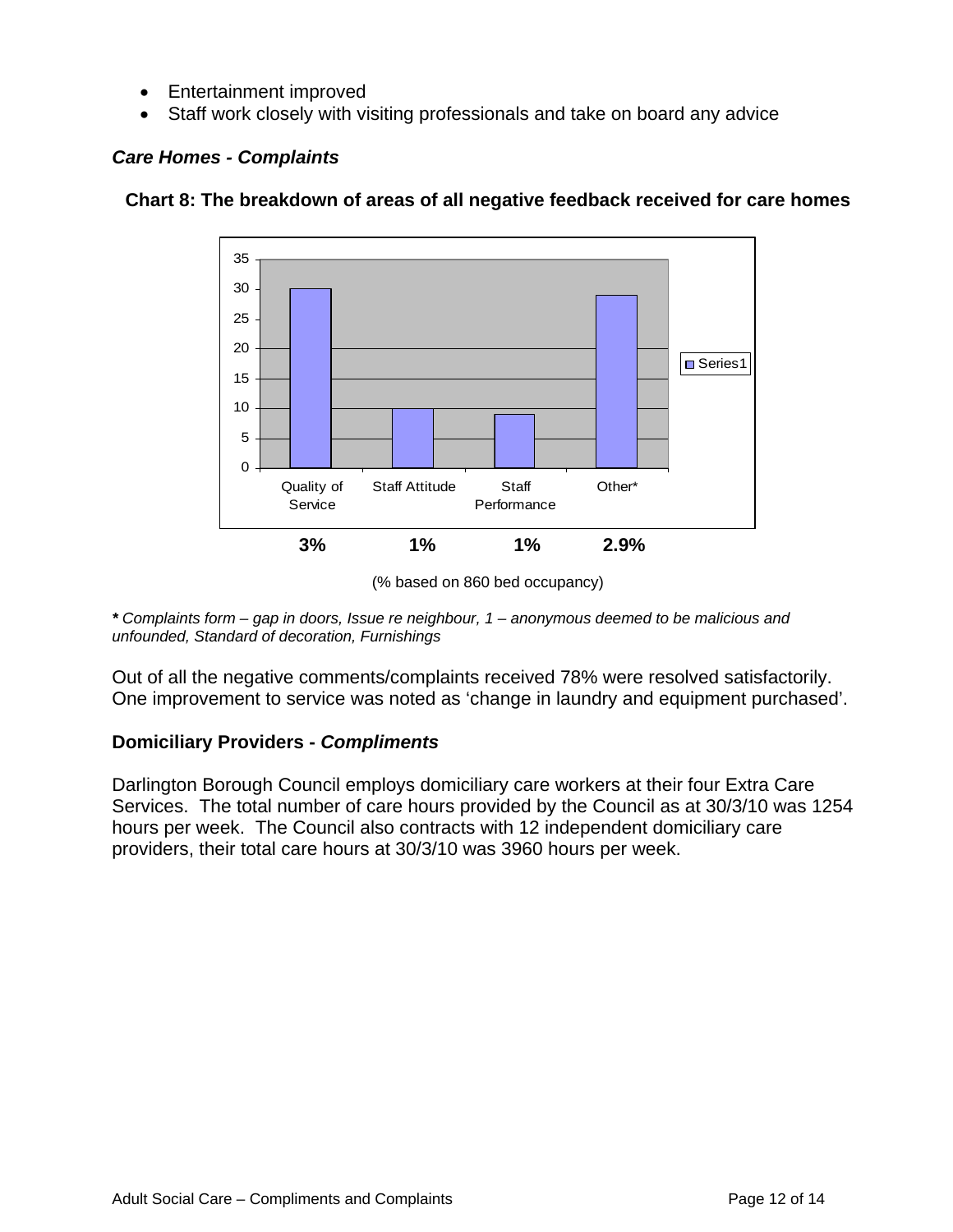

**Chart 9: The breakdown of all positive comments received** 

As a result of one comment a domiciliary provider implemented early call so service user can attend church.

#### **Domiciliary Providers -** *Complaints*



**Chart 10: The breakdown of all negative comments received** 

\*Strategy meeting, Inform family of changes, 2 carers dismissed

The following improvements have been made as a result of the negative feedback received:

• More continuity communication, more training.